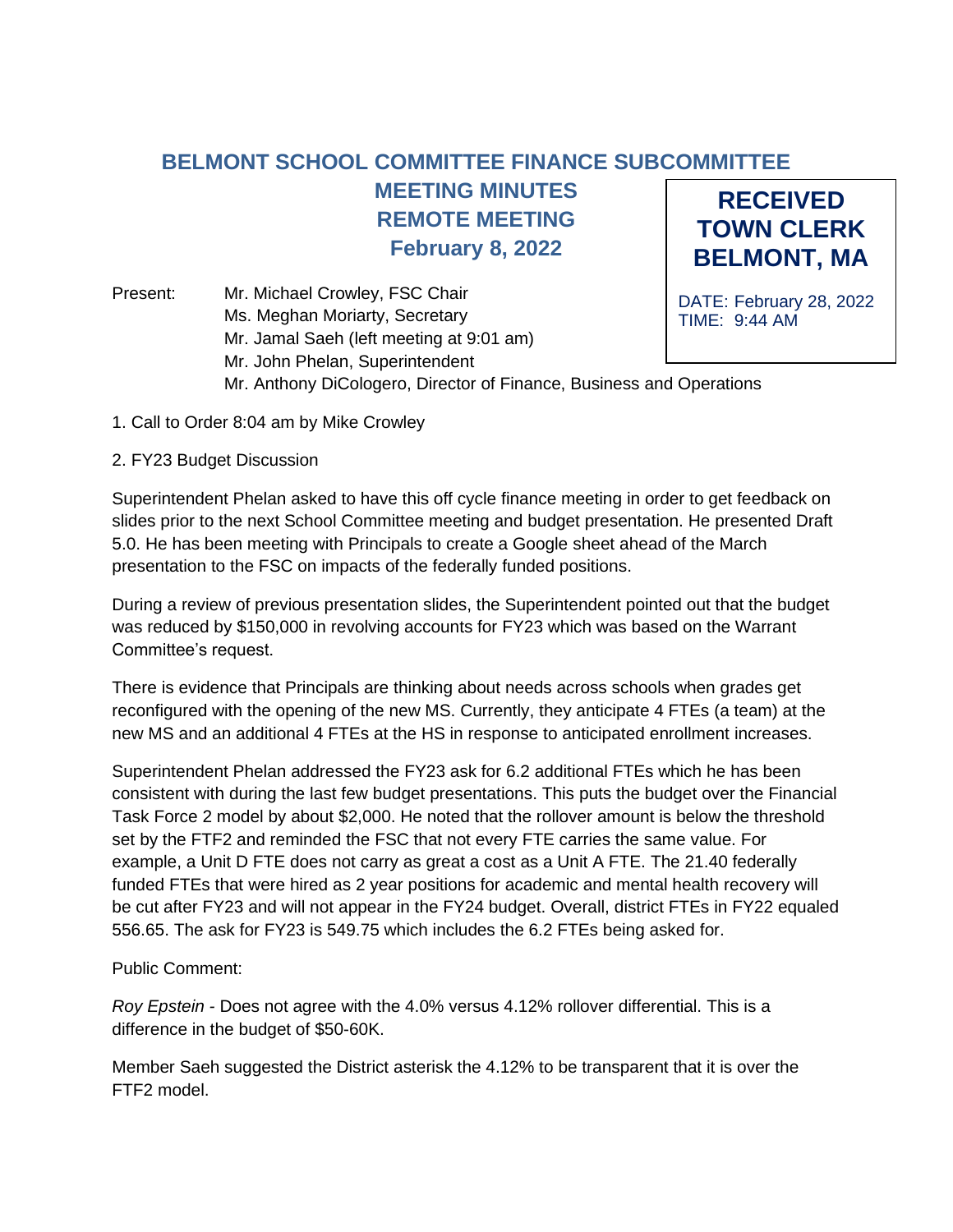Tony clarified that the 4.12% is not just salaries, it is the increase to the entire FY23 budget.

*Roy Epstein -* Requested the SPED ODD forecasting model.

Tony asked Roy to share his analysis. Roy responded that he does not have one.

*Anne Helgen -* Asked whether the new 6.2 FTEs could be funded using the 13.1 positions that will not carry forward (reallocate the salaries).

Superintendent Phelan explained some of the 536.7 FTEs were on leave or left the district and were replaced by lower salaried individuals. FY23 is budgeted on salaries of individuals in FY22 so it is not an even exchange/reallocation.

*Anne Helgen1 -* Asked for data that shows contracting out for SPED positions is more costly than hiring FTEs.

Superintendent Phelan noted it is more complicated than just cost analysis. These positions are not just about academic recovery for general education students who are not making a benchmark, they are for students who may come off IEPs over time and for students on IEPs with disabilities who may not. This is a big picture request that is needed in this district and exists in others. The ELE DW position is a placeholder based on what happens with the ELE enrollment.

*Anne Helgen2 -* Wondered where the layoffs were reflected in the FY22 budget because adding 35 people is considered, by her, to be a lot. Anne will send her numbers to Tony and John and they will work through the FY21-22 layoffs in the budget.

*Bill Anderson -* Requested Waterfall charts showing the FTE add/subtractions year by year alongside the dollar amount.

Mike Crowley seconded Bill's request.

*Anne Helgen3 -* Has not seen the FTF2 model.

Jamal suggests the district link to the FTF2 model when making any reference to it. Anne will contact the WC Chair and ask him to share a link with the schools for posting to the website.

Superintendent Phelan thanked everyone for the questions and acknowledged he and Tony will meet with Patrice Garvin later in the day.

## 3. FY22 Update

Superintendent Phelan showed an example from the Google sheets the Principals are working to complete for the March presentation on how federally funded positions were used in FY22 and the impacts.

Public Comment:

*Lisa Pargoli* - Asked what percentage of the budget is spent on non-core academic services.